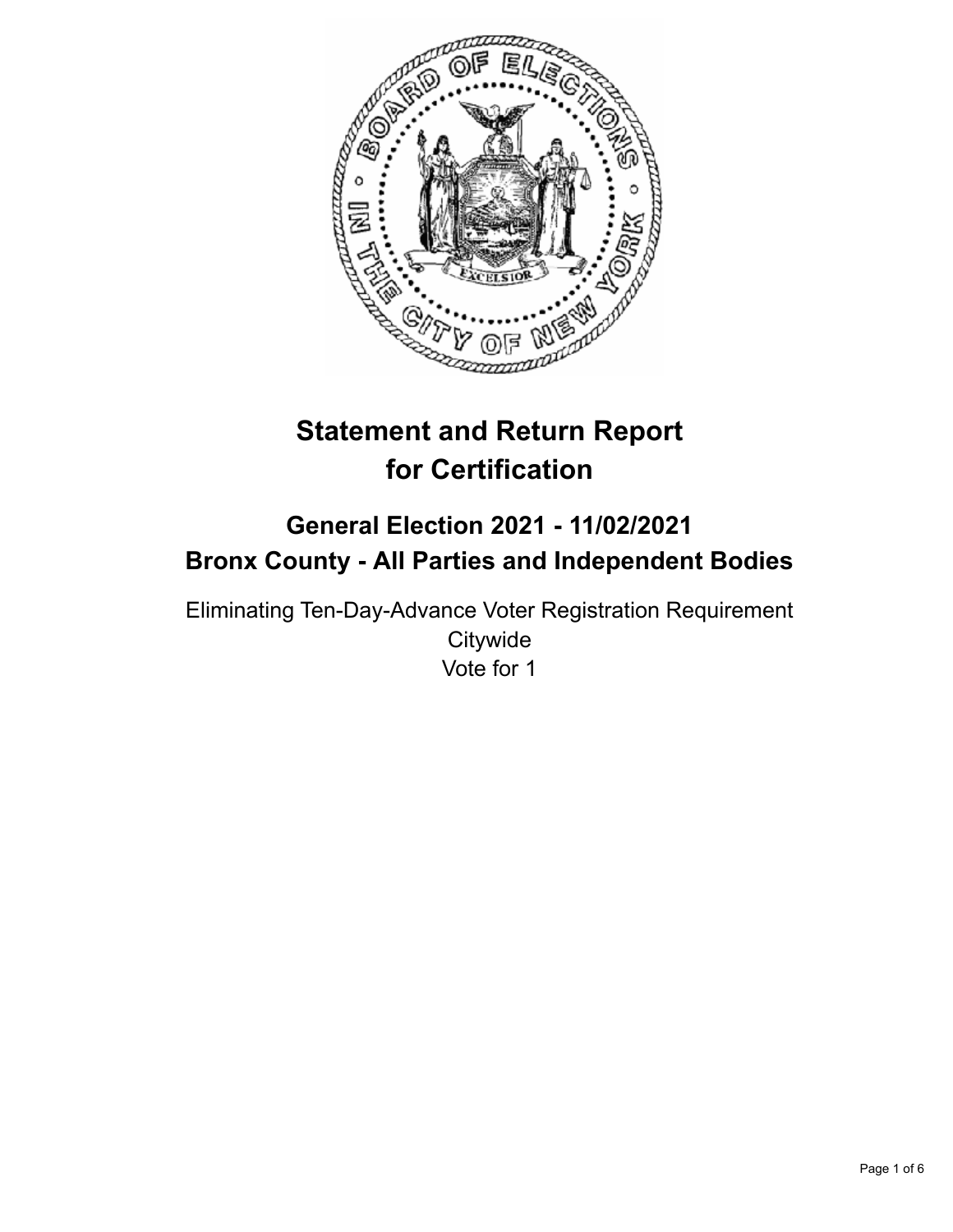

| <b>PUBLIC COUNTER</b>                                    | 9,094    |
|----------------------------------------------------------|----------|
| MANUALLY COUNTED EMERGENCY                               | 0        |
| ABSENTEE / MILITARY                                      | 567      |
| AFFIDAVIT                                                | 68       |
| <b>Total Ballots</b>                                     | 9,729    |
| Less - Inapplicable Federal/Special Presidential Ballots | $\Omega$ |
| <b>Total Applicable Ballots</b>                          | 9,729    |
| <b>YES</b>                                               | 4,527    |
| <b>NO</b>                                                | 2,050    |
| <b>Total Votes</b>                                       | 6,577    |
| Unrecorded                                               | 3.152    |

# **Assembly District 78**

| 6,974 |
|-------|
| 0     |
| 507   |
| 63    |
| 7,544 |
| 0     |
| 7,544 |
| 3,563 |
| 1,782 |
| 5,345 |
| 2,199 |
|       |

| <b>PUBLIC COUNTER</b>                                    | 10,252   |
|----------------------------------------------------------|----------|
| <b>MANUALLY COUNTED EMERGENCY</b>                        | $\Omega$ |
| ABSENTEE / MILITARY                                      | 611      |
| <b>AFFIDAVIT</b>                                         | 49       |
| <b>Total Ballots</b>                                     | 10,912   |
| Less - Inapplicable Federal/Special Presidential Ballots | 0        |
| <b>Total Applicable Ballots</b>                          | 10,912   |
| <b>YES</b>                                               | 5,162    |
| NO.                                                      | 2,432    |
| <b>Total Votes</b>                                       | 7,594    |
| Unrecorded                                               | 3.318    |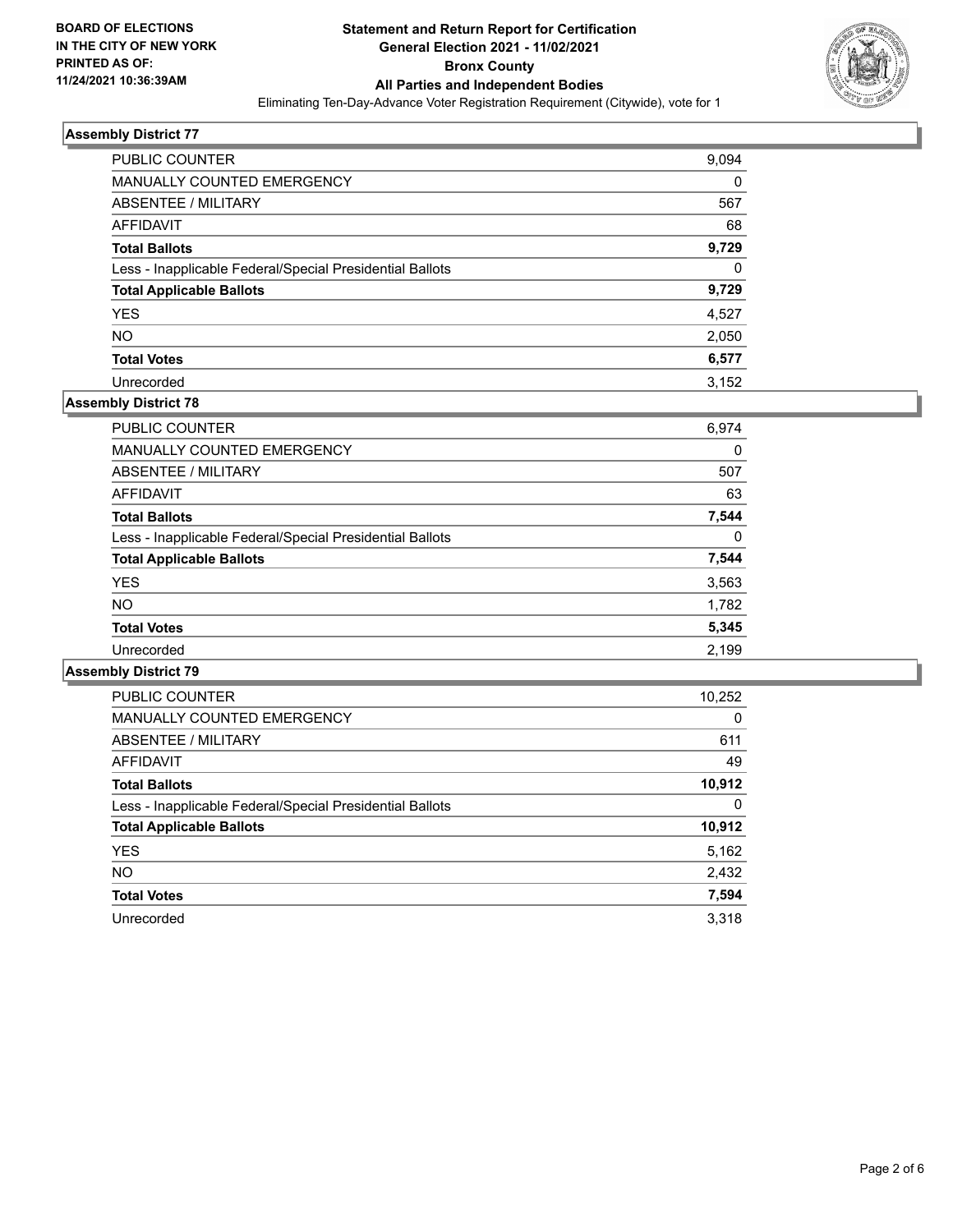

| PUBLIC COUNTER                                           | 10,798   |
|----------------------------------------------------------|----------|
| MANUALLY COUNTED EMERGENCY                               | 0        |
| ABSENTEE / MILITARY                                      | 777      |
| AFFIDAVIT                                                | 59       |
| <b>Total Ballots</b>                                     | 11,634   |
| Less - Inapplicable Federal/Special Presidential Ballots | $\Omega$ |
| <b>Total Applicable Ballots</b>                          | 11,634   |
| <b>YES</b>                                               | 5,250    |
| NO.                                                      | 3,807    |
| <b>Total Votes</b>                                       | 9,057    |
| Unrecorded                                               | 2.577    |

# **Assembly District 81**

| <b>PUBLIC COUNTER</b>                                    | 16,245 |
|----------------------------------------------------------|--------|
| <b>MANUALLY COUNTED EMERGENCY</b>                        | 0      |
| ABSENTEE / MILITARY                                      | 2,237  |
| AFFIDAVIT                                                | 97     |
| <b>Total Ballots</b>                                     | 18,579 |
| Less - Inapplicable Federal/Special Presidential Ballots | 0      |
| <b>Total Applicable Ballots</b>                          | 18,579 |
| <b>YES</b>                                               | 10,198 |
| <b>NO</b>                                                | 5,657  |
| <b>Total Votes</b>                                       | 15,855 |
| Unrecorded                                               | 2.724  |

| <b>PUBLIC COUNTER</b>                                    | 19,375   |
|----------------------------------------------------------|----------|
| <b>MANUALLY COUNTED EMERGENCY</b>                        | $\Omega$ |
| ABSENTEE / MILITARY                                      | 1,323    |
| <b>AFFIDAVIT</b>                                         | 101      |
| <b>Total Ballots</b>                                     | 20,799   |
| Less - Inapplicable Federal/Special Presidential Ballots | 0        |
| <b>Total Applicable Ballots</b>                          | 20,799   |
| <b>YES</b>                                               | 8,695    |
| NO.                                                      | 8,800    |
| <b>Total Votes</b>                                       | 17,495   |
| Unrecorded                                               | 3.304    |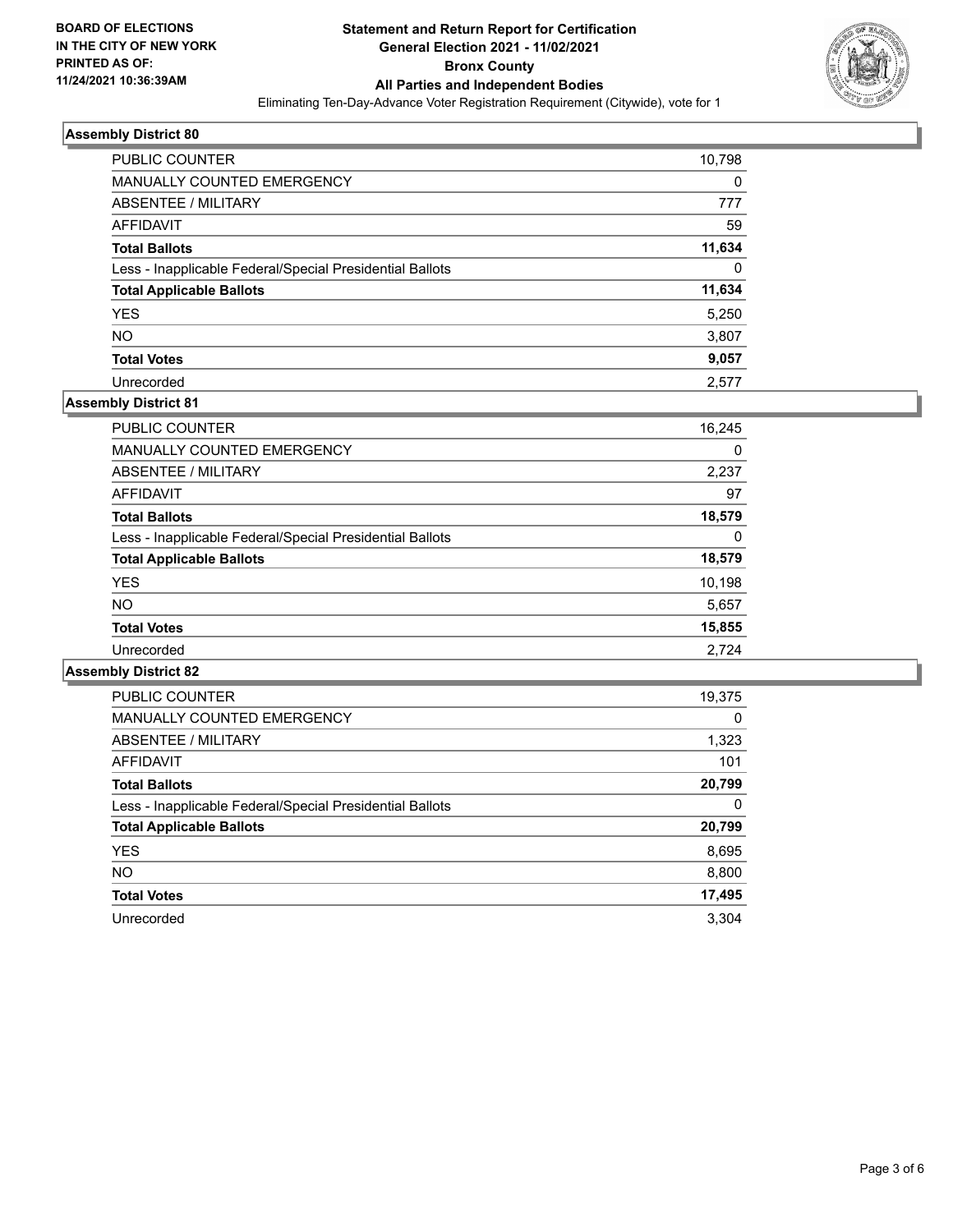

| <b>PUBLIC COUNTER</b>                                    | 12,760 |
|----------------------------------------------------------|--------|
| <b>MANUALLY COUNTED EMERGENCY</b>                        | 0      |
| ABSENTEE / MILITARY                                      | 759    |
| AFFIDAVIT                                                | 68     |
| <b>Total Ballots</b>                                     | 13,587 |
| Less - Inapplicable Federal/Special Presidential Ballots | 0      |
| <b>Total Applicable Ballots</b>                          | 13,587 |
| <b>YES</b>                                               | 6,857  |
| <b>NO</b>                                                | 3,354  |
| <b>Total Votes</b>                                       | 10,211 |
| Unrecorded                                               | 3.376  |

# **Assembly District 84**

| <b>PUBLIC COUNTER</b>                                    | 8,893    |
|----------------------------------------------------------|----------|
| <b>MANUALLY COUNTED EMERGENCY</b>                        | $\Omega$ |
| ABSENTEE / MILITARY                                      | 520      |
| <b>AFFIDAVIT</b>                                         | 48       |
| <b>Total Ballots</b>                                     | 9,461    |
| Less - Inapplicable Federal/Special Presidential Ballots | 0        |
| <b>Total Applicable Ballots</b>                          | 9,461    |
| <b>YES</b>                                               | 4,386    |
| <b>NO</b>                                                | 2,235    |
| <b>Total Votes</b>                                       | 6,621    |
| Unrecorded                                               | 2.840    |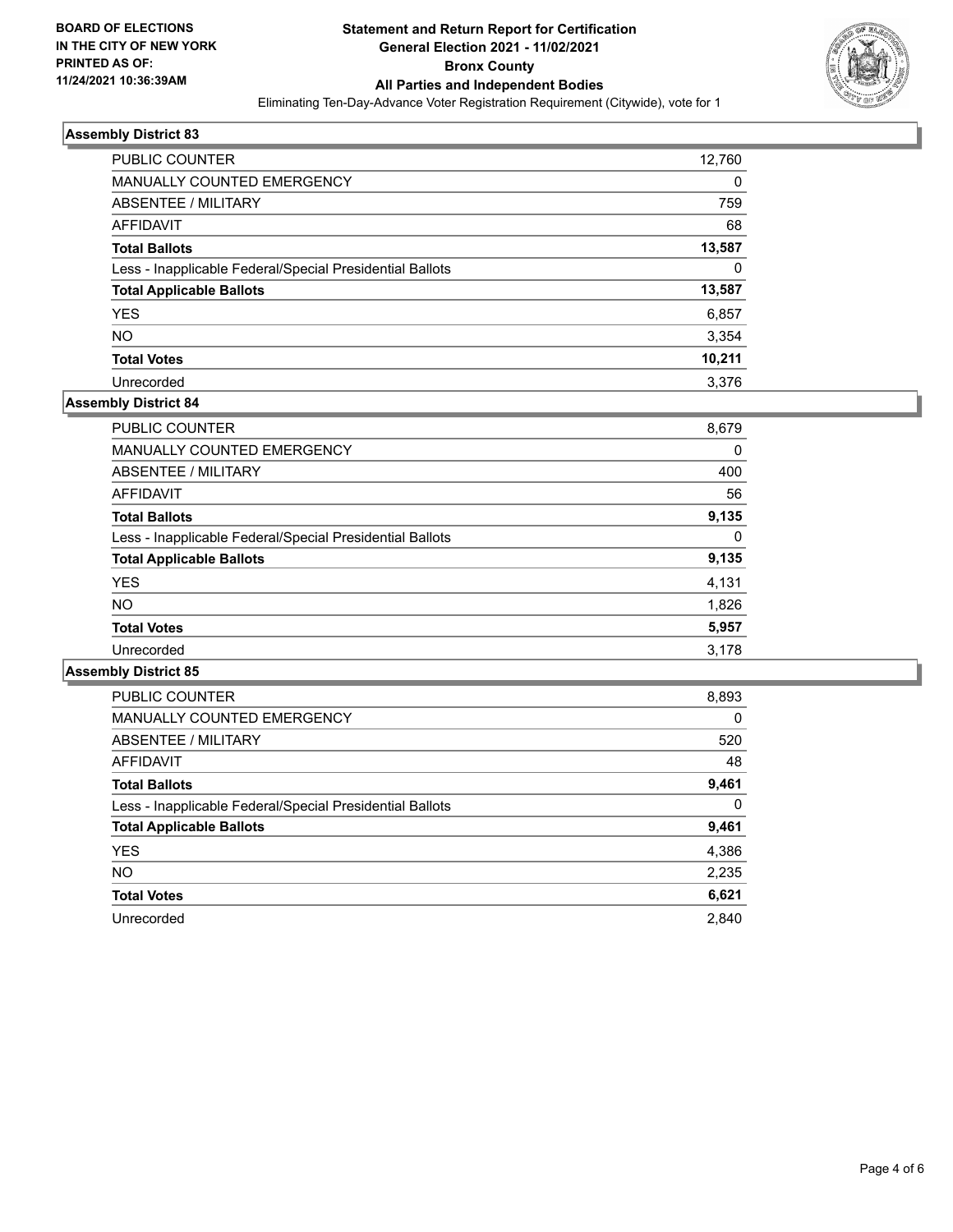

| <b>PUBLIC COUNTER</b>                                    | 7,453    |
|----------------------------------------------------------|----------|
| <b>MANUALLY COUNTED EMERGENCY</b>                        | 0        |
| ABSENTEE / MILITARY                                      | 552      |
| AFFIDAVIT                                                | 40       |
| <b>Total Ballots</b>                                     | 8,045    |
| Less - Inapplicable Federal/Special Presidential Ballots | $\Omega$ |
| <b>Total Applicable Ballots</b>                          | 8,045    |
| <b>YES</b>                                               | 3,381    |
| <b>NO</b>                                                | 1,517    |
| <b>Total Votes</b>                                       | 4,898    |
| Unrecorded                                               | 3.147    |

| PUBLIC COUNTER                                           | 8,828 |
|----------------------------------------------------------|-------|
| <b>MANUALLY COUNTED EMERGENCY</b>                        | 0     |
| ABSENTEE / MILITARY                                      | 740   |
| <b>AFFIDAVIT</b>                                         | 82    |
| <b>Total Ballots</b>                                     | 9,650 |
| Less - Inapplicable Federal/Special Presidential Ballots | 0     |
| <b>Total Applicable Ballots</b>                          | 9,650 |
| <b>YES</b>                                               | 4,761 |
| <b>NO</b>                                                | 2,468 |
| <b>Total Votes</b>                                       | 7,229 |
| Unrecorded                                               | 2.421 |